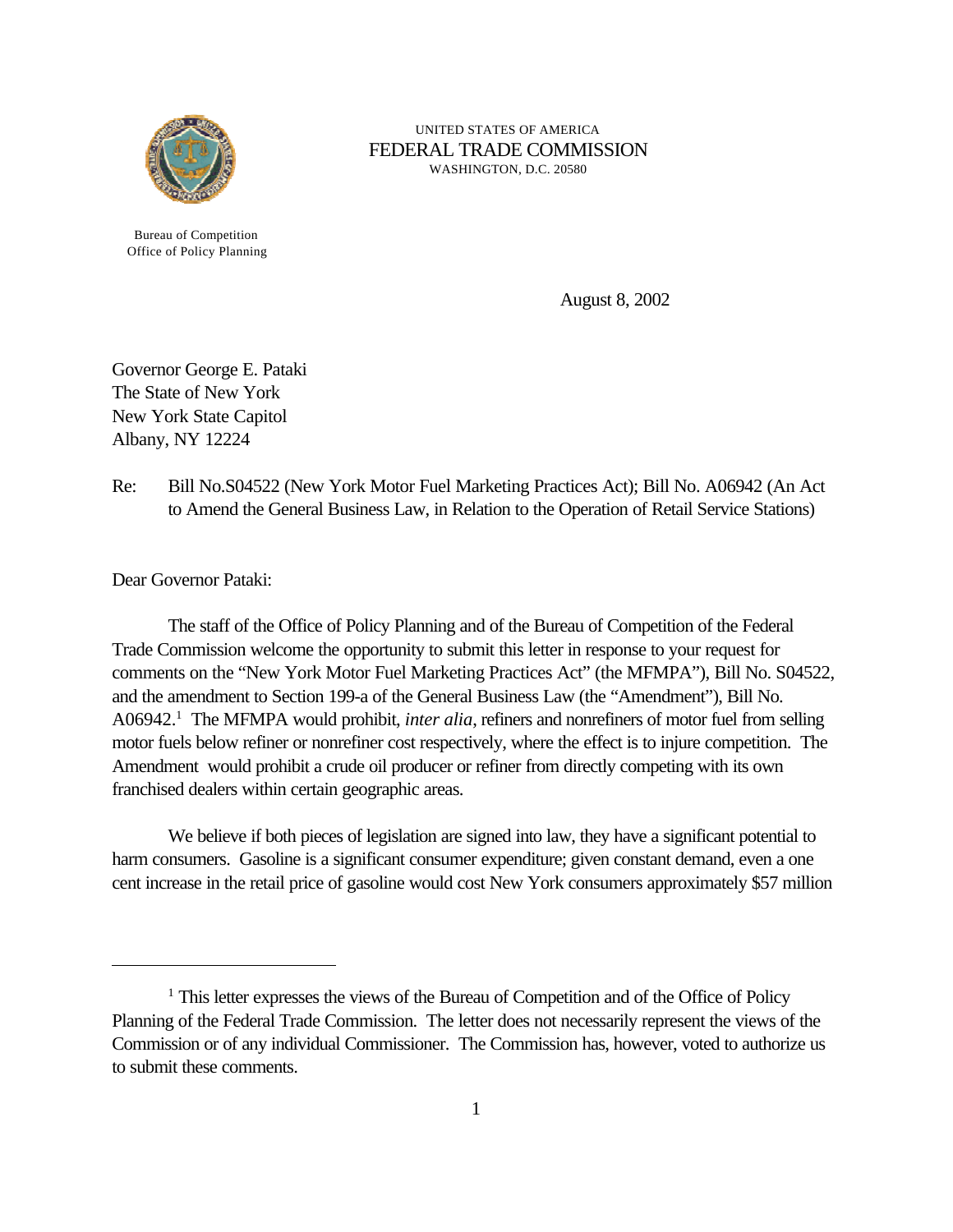annually. $<sup>2</sup>$ </sup>

At best, the MFMPA merely duplicates existing protections against "predatory pricing" found in federal antitrust law; at worst, it may discourage or even prevent competitive pricing. Similarly, considerable economic research shows that laws limiting intrabrand competition in gasoline harm, rather than promote, the competitive process, and can result in significantly higher prices to consumers. Our views can be summarized as follows:

## **With respect to the MFMPA,**

- Low prices benefit consumers. Consumers are harmed only if, as a result of low prices, a dominant competitor is able later to raise the prices to supracompetitive levels.
- Scholarly studies and court decisions indicate that below-cost pricing that leads to monopoly rarely occurs.
- Past studies suggest that below-cost sales of motor fuels that lead to monopoly are especially unlikely.
- Where there is no danger that a monopoly might later be created, consumers are harmed by public policies that have the effect of increasing low prices that are the product of the competitive process.
- If the proposed legislation leads to higher prices in circumstances in which there is no danger of the lower prices leading to monopoly, then consumers will be harmed.
- The federal antitrust laws deal specifically with below-cost pricing that has a dangerous probability of leading to monopoly. The FTC, the Department of Justice's Antitrust Division, state attorneys general, and private parties can bring suit under the federal antitrust laws against anticompetitive below-cost pricing.

# **With respect to the Amendment,**

• Consumers benefit if a private company decides to increase the number of retail outlets selling gasoline. The benefits come from locational advantages for some consumers, potentially increased "variety" (there are a variety of types of gasoline retailers, such as

<sup>2</sup> *See* U.S. Energy Information Administration data available at http://www.eia.doe.gov/emeu/states/oilsales\_trans/oilsales\_trans\_ny.html (showing New York daily average gasoline sales of 15,615,710 gallons between May 2001 and April 2002).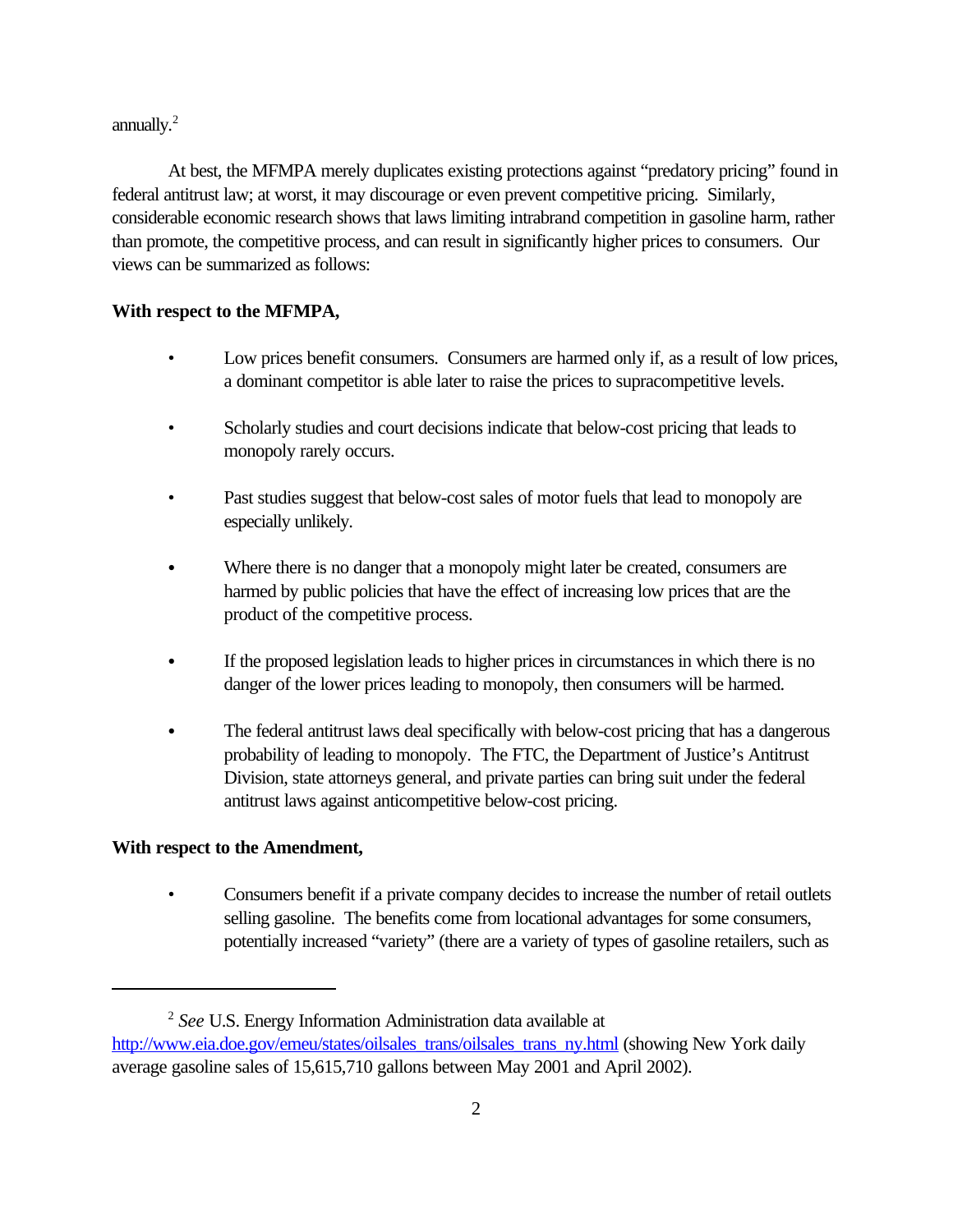convenience stores, service stations, high volume stations with car washes, *etc*.), and the potential for increased competition.

- These potential benefits accrue whether new outlets are opened by existing retailers, wholesalers, or refiners.
- Economic research has demonstrated that retail gasoline prices increase when states enact laws prohibiting or limiting refiners' ability to own retail outlets that compete with the retail outlets of their branded dealers.
- Federal antitrust law recognizes that actions by a producer or manufacturer regarding limitations on "intrabrand" retail competition can have substantial procompetitive effects by promoting "interbrand" competition.
- "Interbrand" competition is the principal focus of federal antitrust law because vigorous interbrand competition maximizes consumer welfare.

## **I. Interest and Experience of the Federal Trade Commission**

The Federal Trade Commission is charged by statute with preventing unfair methods of competition and unfair or deceptive acts or practices in or affecting commerce.<sup>3</sup> Under this statutory mandate, the Commission seeks to identify business practices that impede competition or increase costs without offering countervailing benefits to consumers. In particular, Commission staff have had considerable experience assessing the competitive impact of regulations and business practices in the petroleum industry.<sup>4</sup> On numerous occasions, the Commission staff have offered comments on

<sup>4</sup> In recent years, the Commission has investigated, among others, the mergers of Chevron and Texaco, Exxon and Mobil, and BP and Amoco – the three largest oil mergers in history – and the combination of the refining and marketing businesses of Shell, Texaco and Star Enterprises to create what was, at the time, the largest refining and marketing company in the United States. Last fall, the Commission investigated the proposed merger of petroleum refiners Valero Energy and Ultramar Diamond Shamrock. *See Valero Energy Corp.*, C-4031 (Dec. 18, 2001) (proposed consent order), *Chevron Corp.*, C-4023 (Dec. 18, 2001) (consent order); *Exxon Corp.,* C-3907 (Jan. 30, 2001) (consent order); *British Petroleum Company p.l.c.,* C-3868 (Apr. 19, 1999) (consent order); *Shell Oil Co.,* C-3803 (Apr. 21, 1998) (consent order).

The Commission has also conducted nonmerger investigations and workshops involving gasoline markets, and participates in relevant public comment opportunities. In March 2001, the

<sup>3</sup> Federal Trade Commission Act, 15 U.S.C. § 45.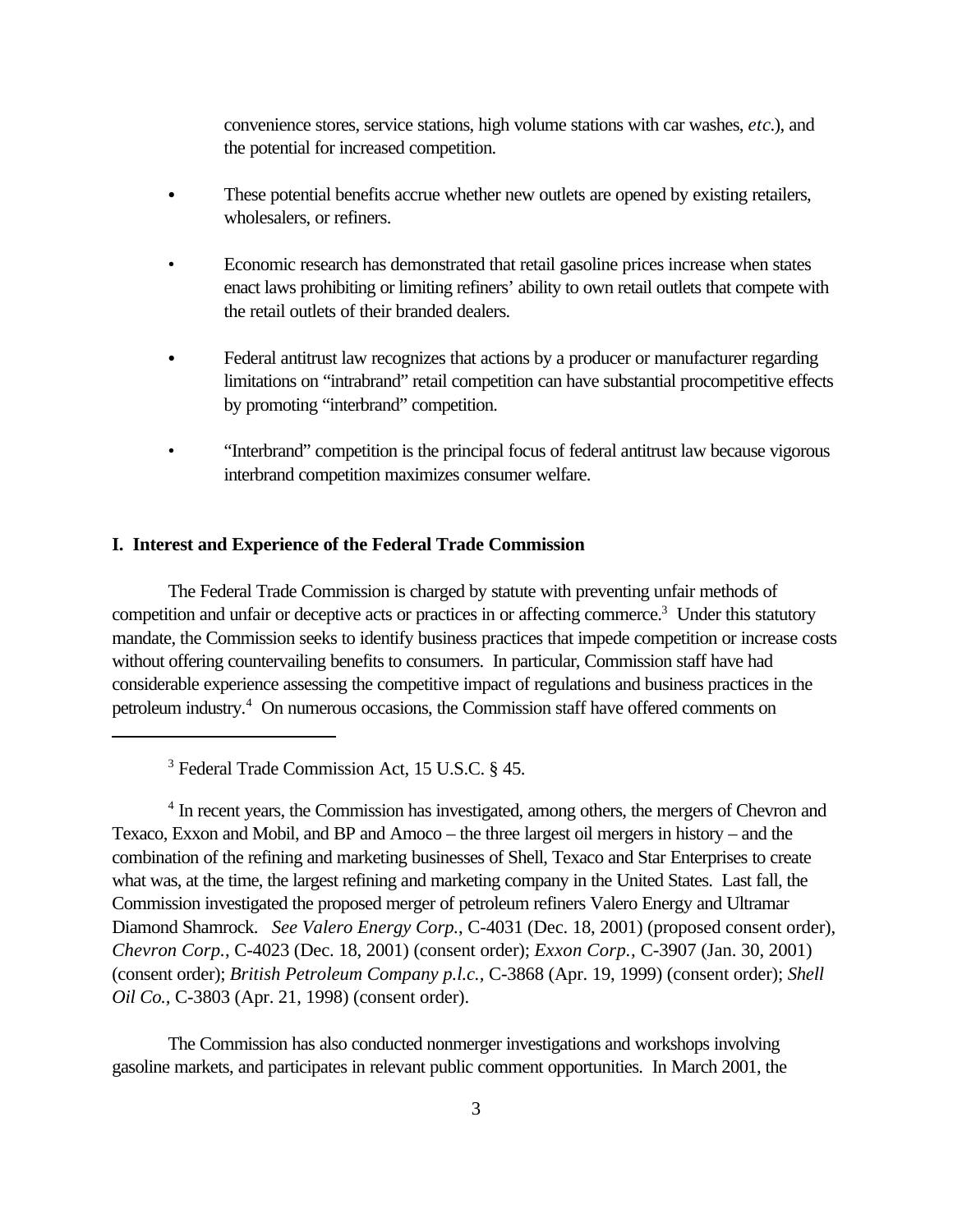proposed state laws covering a variety of areas, including laws that would ban sales of motor fuels below cost or prevent "unfair" competition between refiner-owned and independent gas stations.<sup>5</sup> Section II below presents our views on the MFMPA. Section III presents our views on the Amendment.

## **II. Analysis of the MFMPA**

## **A. Anticompetitive below-cost pricing is already illegal under federal antitrust laws.**

Commission, using the competition analysis principles in the Merger Guidelines, completed an investigation of a spike in reformulated gasoline (RFG) prices in several Midwest states in the spring and summer of 2000. Midwest Gasoline Price Investigation, Final Report of the Federal Trade Commission (Mar. 29, 2001). Also in 2001, the Commission concluded its investigation of gasoline price increases in West Coast markets. *FTC Closes Western States Gasoline Investigation,* FTC Press Release (May 7, 2001). In addition, in August 2001, the Commission held an initial public conference to examine factors that affect prices of refined petroleum products in the United States. *FTC to Hold Public Conference/Opportunity for Comment on U.S. Gasoline Industry,* FTC Press Release (July 12, 2001). A second public conference was held in May 2002. *FTC to Hold Second Public Conference on the U.S. Oil and Gasoline Industry in May 2002*, FTC Press Release (Dec. 21, 2001). Commission staff also recently filed public comments with the Environmental Protection Agency concerning "boutique fuel" regulations. Comments of the Staff of the General Counsel, Bureaus of Competition and Economics, and the Midwest Region of the Federal Trade Commission, *Study of Unique Gasoline Fuel Blends ("Boutique Fuels"), Effects on Fuel Supply and Distribution and Potential Improvements,* EPA 420-P-01-004, Public Docket No. A-2001-20 (Jan. 30, 2002).

<sup>5</sup> See, e.g., Letter from Joseph J. Simons, Director, FTC Bureau of Competition, and R. Ted Cruz, Director, FTC Office of Policy Planning to Hon. Robert F. McDonnell, Commonwealth of Virginia House of Delegates (Feb. 15, 2002) at http://www.ftc.gov/be/V020011.htm; Letter from Ronald B. Rowe, Director for Litigation, FTC Bureau of Competition, to Hon. David Knowles, California State Assembly (May 5, 1992); Prepared Statement of Claude C. Wild III, Director, FTC Denver Regional Office, before the State, Veterans, and Military Affairs Committee of the Colorado State Senate (Apr. 22, 1992); Letter from Claude C. Wild III, Director, FTC Denver Regional Office, to Hon. Bill Morris, Kansas State Senate (Feb. 26, 1992); Letter from Claude C. Wild III, Director, FTC Denver Regional Office, to David Buhler, Executive Director, Utah Department of Commerce (Jan. 29, 1992); Letter from Thomas B. Carter, Director, FTC Dallas Regional Office, to Hon. W.D. Moore, Jr., Arkansas State Senate (Mar. 22, 1991); Letter from Jeffrey I. Zuckerman, Director, FTC Bureau of Competition, to Hon. Jennings G. McAbee, Chairman, Ways and Means Committee, Other Taxes and Revenues Subcommittee, South Carolina House of Representatives (May 12, 1989).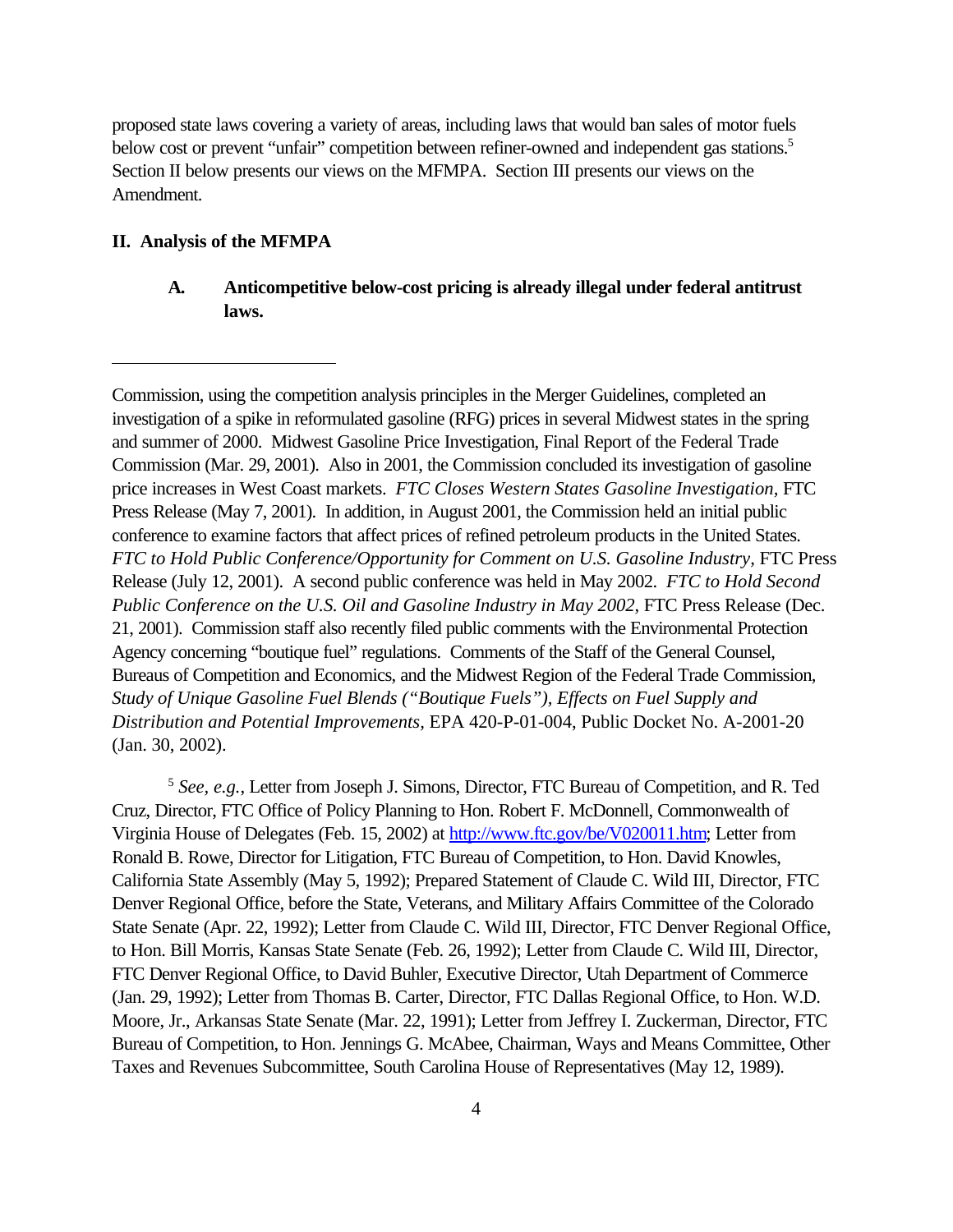If signed into law, the MFMPA would make it unlawful for refiners and nonrefiners of motor fuel to sell motor fuels below refiner or nonrefiner cost respectively, where the effect is to injure competition. "Refiner Cost" is defined as the posted terminal price of motor fuel adjusted for several factors, including taxes, freight charges, direct labor costs, and imputed rents. "Nonrefiner Cost" is defined as the invoice cost of motor fuel, also adjusted for taxes, freight charges, direct labor, rental value of the retail outlet, discounts, and other factors. The Act would also prohibit retail affiliates of a refiner from selling motor fuel at a price below the price charged by that refiner to wholesalers or other retailers within a relevant geographic market. Exceptions are made for inadvertent transgressions and for meeting competition.

 We believe that the MFMPA is unnecessary to protect New York consumers. Anticompetitive below-cost pricing is already illegal under federal antitrust laws.<sup>6</sup> At best, therefore, the legislation is duplicative. It also, however, risks chilling procompetitive pricing strategies that would otherwise benefit New York consumers.

## **i. Antitrust law protects consumers, not competitors**

The federal antitrust laws are fundamental to national economic policy. The antitrust laws are instrumental to our free market system because they ensure that markets remain competitive, efficient, and dynamic.

Under these laws, both the Federal Trade Commission and the Antitrust Division of the United States Department of Justice may bring enforcement actions against anticompetitive below-cost pricing. The federal government has launched several predatory pricing investigations and predatory unilateral conduct cases during the past several years.<sup>7</sup> In addition, private plaintiffs and state attorneys general have the right to bring predatory pricing cases. Under Section 4 of the Clayton Act, any person who has been injured in his business or property as a result of conduct forbidden by the antitrust laws can seek treble damages for that injury.<sup>8</sup> State attorneys general, acting as *parens patriae*, may also bring such actions.

Although anticompetitive below-cost pricing is illegal, the United States Supreme Court has

8 15 U.S.C. § 15.

<sup>&</sup>lt;sup>6</sup> Predatory pricing claims are brought under Section 2 of the Sherman Act, 15 U.S.C. § 2. Plaintiffs can also claim anticompetitive predation under the Robinson-Patman Act, 15 U.S.C. §  $13(a)$  (as amended).

<sup>7</sup> Notable examples include *American Airlines* and *Microsoft*. *See*, e.g., *United States v. AMR Corp.*, 2001-1 Trade Cas. (CCH) ¶ 73,251 (D. Kan. 2001); *United States v. Microsoft Corp.*, 253 F.3d 34 (D.C. Cir. 2001).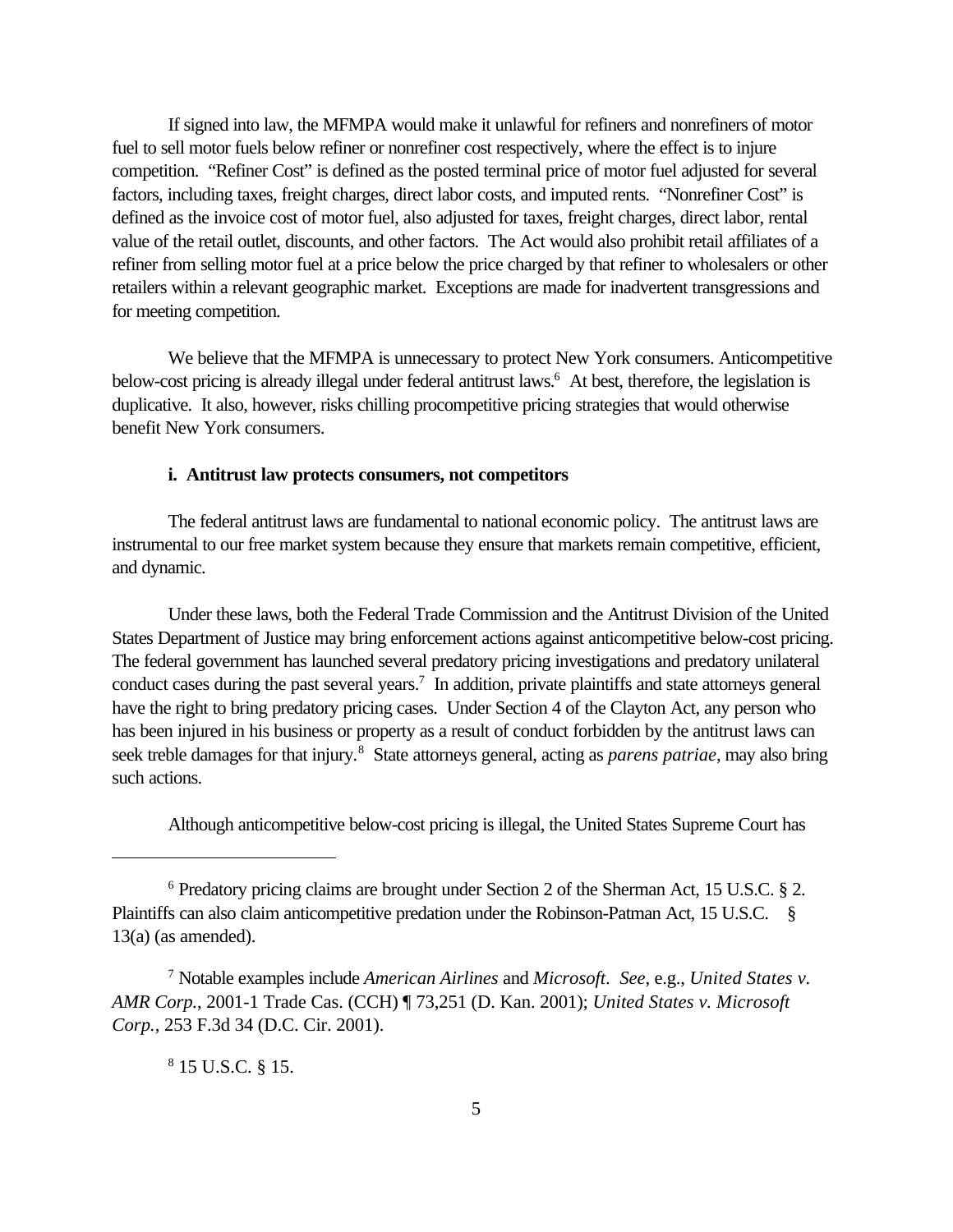taken great pains to ensure that antitrust law is not used to prevent procompetitive price-cutting. It is axiomatic that the antitrust laws are intended for "the protection of competition, not competitors." That is, the federal antitrust laws are intended to promote and maintain legitimate, vigorous price competition, irrespective of how individual competitors may fare in the face of such competition. Vigorous price competition forces producers to minimize costs and prices and to increase quality. Through this dynamic, consumer welfare is maximized because consumers reap the benefits of lower prices, greater variety, and higher quality goods and services. Indeed, the Court, in several important antitrust decisions, has been absolutely clear that consumer

welfare is the linchpin of the antitrust laws, and that low prices, as a general matter, are "a boon to consumers."<sup>10</sup>

## **ii. Only below-cost prices can be predatory**

Indeed, the Supreme Court has spoken directly and definitively to the lawfulness of low pricing strategies. In *Brooke Group*, the seminal case in this area, the Court left no doubt that a decrease in a plaintiff's profits from a reduction in the defendant's prices, by itself, is not unlawful under the antitrust laws. "Low prices benefit consumers regardless of how those prices are set."<sup>11</sup> Rather, to be unlawful, the low prices, at a minimum, must be predatory. "[S]o long as they are above predatory levels, [low prices] do not threaten competition. . . . We have adhered to this principle regardless of the type of antitrust claim involved."<sup>12</sup> "[W]e have rejected elsewhere the notion that above-cost prices that are below general market levels or the costs of a firm's competitors inflict injury to competition cognizable under the antitrust laws."<sup>13</sup>

The Court has defined predatory pricing, in turn, as "pricing below an appropriate measure of [the defendant's] cost for the purpose of eliminating competitors in the short run and reducing

<sup>10</sup> *Brooke Group Ltd. v. Brown & Williamson Tobacco Corp*., 509 U.S. 209, 224 (1993); *Atlantic Richfield Co. v. USA Petroleum Co.*, 495 U.S. 328 (1990); *Matsushita Elec. Indus. Co. v. Zenith Radio Corp.*, 475 U.S. 574 (1986).

<sup>11</sup> *Brooke Group*, 509 U.S. at 224.

<sup>12</sup> *Id.* (quoting *Atlantic Richfield Co.*, 495 U.S. at 340).

<sup>13</sup> *Id.* (citing *Atlantic Richfield Co.,* 495 U.S. at 340).

<sup>9</sup>  *Brunswick Corp. v. Pueblo Bowl-O-Mat, Inc.*, 429 U.S. 477, 488 (1977) (quoting *Brown Shoe Co. v. United States,* 370 U.S. 294, 320 (1962)).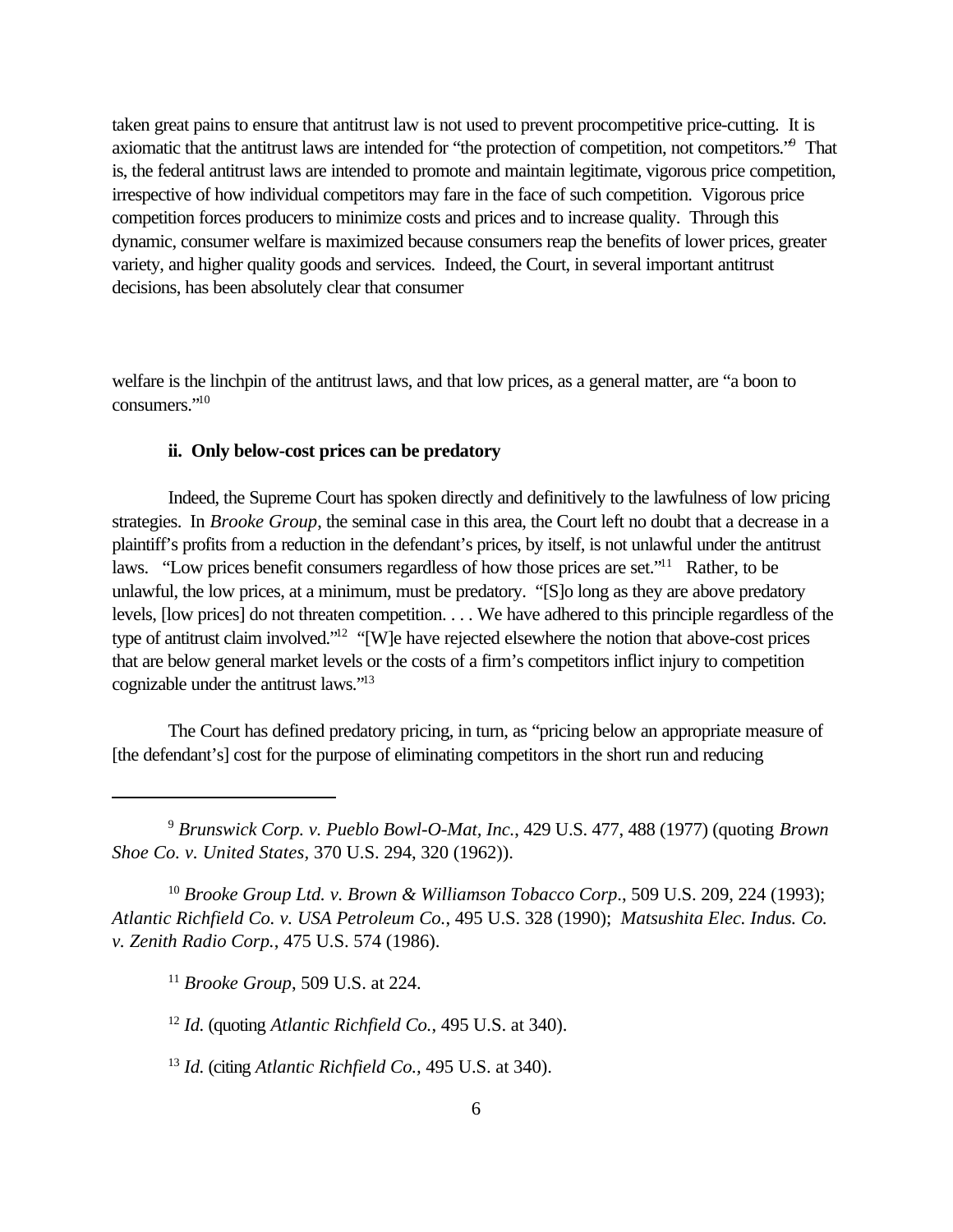competition in the long run."<sup>14</sup> Although the Court has not stated what the appropriate measure of cost should be, prominent antitrust scholars and several federal circuit courts have concluded that the pricecutter's marginal costs, or a close proxy such as average variable costs, should be the vardstick.<sup>15</sup>

It is important to note that, whatever cost measure is chosen, the pertinent comparison is to the *price-cutter's* cost, not the costs of its rivals. If the price-cutter has lower costs, and thus is more efficient, than its rivals, no predatory pricing occurs when it prices above its own costs, irrespective of whether those prices are below its rivals' costs. "To hold that the antitrust laws protect competitors from the loss of profits due to such price competition would, in effect, render illegal any decision by a firm to cut prices in order to increase market share."<sup>16</sup>

#### **iii. Not all below-cost pricing harms consumers**

Below-cost pricing by itself, however, is insufficient under the antitrust laws to constitute a violation. Under federal law, consumers must also be injured, and consumers are not harmed by below-cost pricing *unless* sustained above-cost prices occur later on:

[T]he short-run loss is definite, but the long-run gain depends on successfully neutralizing the competition. Moreover, it is not enough simply to achieve monopoly power, as monopoly pricing may breed quick entry by new competitors eager to share in the excess profits. The success of any predatory scheme depends on maintaining monopoly power for long enough

<sup>14</sup> *Cargill, Inc. v. Monfort of Colorado, Inc.*, 479 U.S. 104, 117 (1986).

<sup>15</sup> *See Kelco Disposal, Inc. v. Browning-Ferris Indus.*, 845 F.2d 404, 407 (2d Cir. 1988), *aff'd on other grounds,* 492 U.S. 257 (1989) (finding that "[p]rices that are below reasonably anticipated marginal cost, and its surrogate, reasonably anticipated average variable cost, are presumed predatory"); *MCI Communications Corp. v. AT&T*, 708 F.2d 1081, 1122-23 (7<sup>th</sup> Cir.), *cert. denied,* 464 U.S. 891 (1983) (holding that no predatory intent can be presumed from prices at or above long run incremental cost); *International Air Indus. v. American Excelsior Co.*, 517 F.2d 714, 724 (5th Cir. 1975), *cert. denied*, 424 U.S. 943 (1976) (holding that plaintiff must show that "either (1) a competitor is charging a price below its average variable cost . . . or (2) the competitor is charging a price below its short-run, profit maximizing price and barriers to entry are great enough to enable the discriminator to reap the benefits of predation before new entry is possible"); P. Areeda and H. Hovenkamp, *Antitrust Law*, ¶ 724; P. Areeda and D. Turner, "Predatory Pricing and Related Practices under Section 2 of the Sherman Act," 88 *Harv. L. Rev.* 697 (1975). In *Brooke Group*, the parties both agreed that average variable cost should be the appropriate measure.

<sup>16</sup>*Brooke Group*, 509 U.S. at 223 (quoting *Cargill*, 479 U.S. at 116).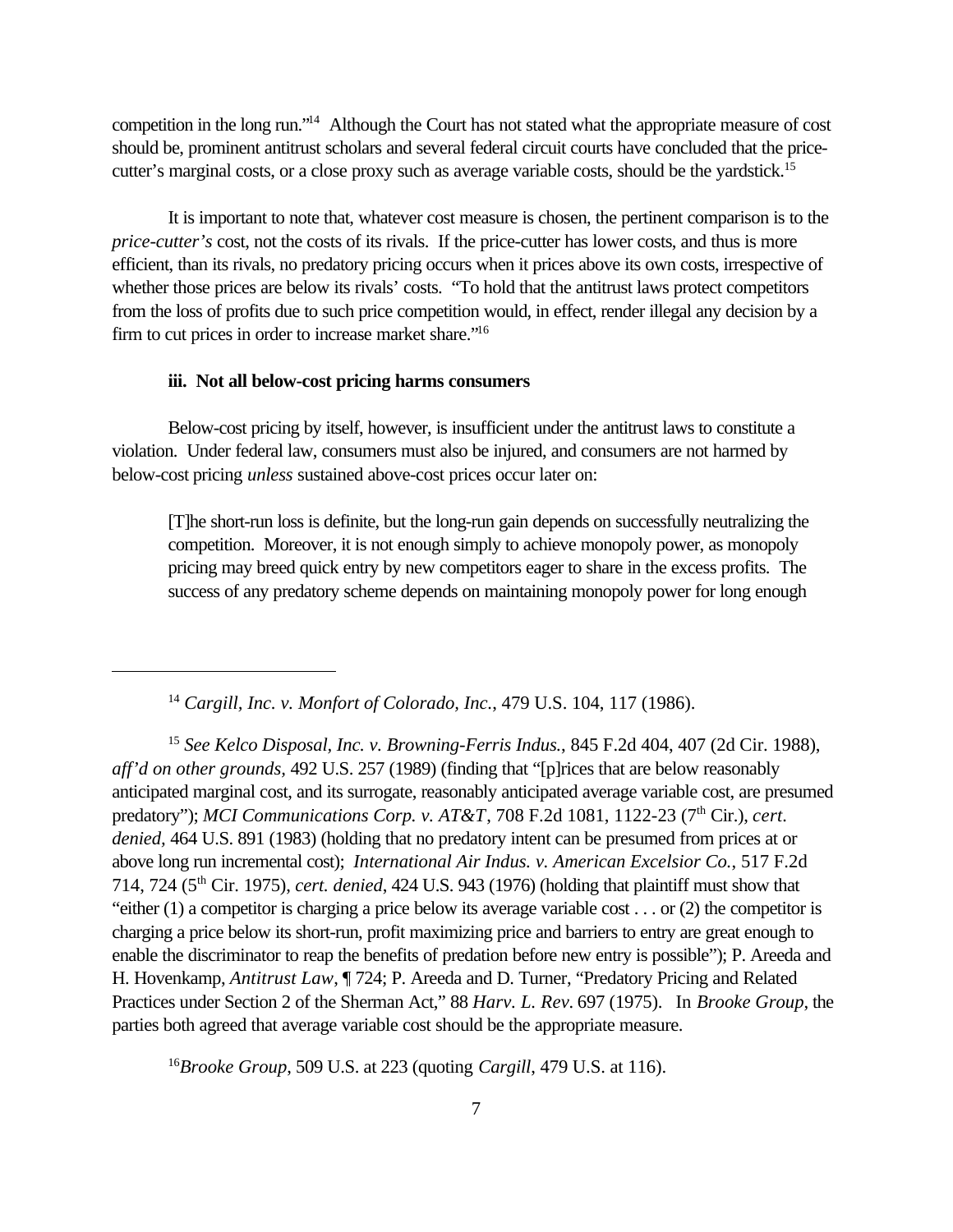both to recoup the predator's losses and to harvest some additional gain.<sup>17</sup>

Thus, even if a below-cost pricing strategy succeeds in temporarily reducing the number of competitors, the price-cutter must be able to find a way to keep competitors from returning after it tries to raise prices again. Otherwise, the below-cost pricing strategy, which requires that the firm incur losses on every sale, will not succeed. When a firm is unable to recoup short-run losses (from sales at below-cost prices) in the long-run, consumers enjoy a windfall. And, without harm to consumers, an antitrust violation does not occur. "The second prerequisite to holding a competitor liable under the [federal] antitrust laws for charging low prices is a demonstration that the competitor had a reasonable prospect, or, under § 2 of the Sherman Act, a dangerous probability, of recouping its investment in below-cost prices. . . . Evidence of below-cost pricing is not alone sufficient to permit an inference of probable recoupment and injury to competition. . . . Although unsuccessful predatory pricing may encourage some inefficient substitution toward the product being sold at less than its cost, unsuccessful predation is in general a boon to consumers. . . . . That below-cost pricing may impose painful losses on its target is of no moment to the antitrust laws if competition is not injured. . . ."<sup>18</sup>

Given the strong stance of the Supreme Court in favor of the benefits of low prices and the care it has devoted to explaining what types of price cutting are illegal under the antitrust laws, it is doubtful that the MFMPA is necessary to prevent the same harms to consumers.<sup>19</sup>

## **B. Scholarly studies and court decisions suggest that anticompetitive below-cost pricing rarely happens.**

To assess further whether this legislation is necessary, it may be helpful to consider the

<sup>17</sup>*Matsushita Elec.*, 475 U.S. at 589.

<sup>18</sup> *Brooke Group,* 509 U.S. at 224, 226.

<sup>19</sup> The fact that the MFMPA would prohibit conduct only insofar as that conduct is found to "injure competition" would, at best, align the Act with federal law in this respect, and thus make the Act merely duplicative of federal law. Significantly, however, as noted in the discussion above, under federal law, competition is not considered harmed unless consumers are harmed. Mere injury to competitors is insufficient. *See, e.g., Rebel Oil Co., Inc. v. Atlantic Richfield Co.*, 51 F.3d 1421, 1433 (9th Cir. 1995) ("Of course, conduct that eliminates rivals reduces competition. But reduction of competition does not invoke the Sherman Act until it harms consumer welfare."). Whether or not New York state courts would interpret injury to competition similarly is not clear. Courts construing belowcost pricing statutes in other states have not always done so. *See, e.g., Home Oil Co. v. Sam's East, Inc.*, 2002 WL 857391 (M.D. Ala. Apr. 26, 2002). In addition, empirical evidence of the effect of state statutes similar to the MFMPA suggests that their enforcement has been focused more on competitor protection than on protection of competition. See Section II.D. below.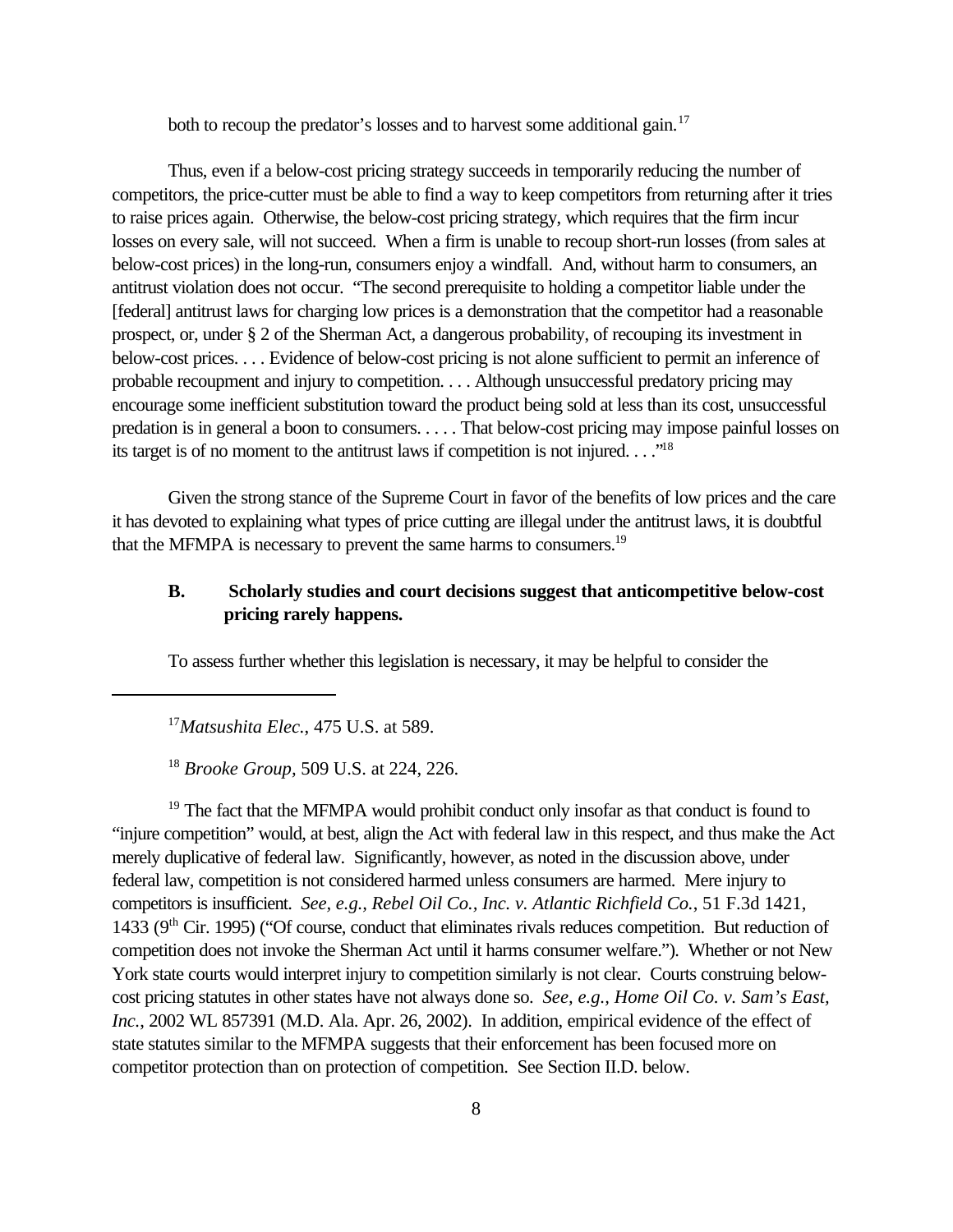extensive scholarship and court decisions on anticompetitive below-cost pricing. In an exhaustive discussion of the topic, Judge Frank Easterbrook of the U.S. Court of Appeals for the Seventh Circuit noted that "[s]tudies of many industries find little evidence of profitable predatory practices in the United States or abroad. These studies are consistent with the result of actual litigation; courts routinely find that there has been no predation."<sup>20</sup>

More recent analyses largely confirm Easterbrook's conclusion. A leading textbook on industrial organization economics notes, "[g]iven all the problems in identifying predatory pricing, it is not surprising that economists and lawyers have found few instances of successful price predation in which rivals are driven out of business and prices then rise. Although predation is frequently alleged in lawsuits, careful examination of these cases indicates that predation in the sense of pricing below cost usually did not occur."<sup>21</sup> Predation sometimes occurs,<sup>22</sup> but not nearly as frequently as claimed.

Because it is difficult to profit from anticompetitive below-cost pricing, the Supreme Court, in keeping with scholarship on this point, has found that "there is a consensus among commentators that predatory pricing schemes are rarely tried, and even more rarely successful."<sup>23</sup> Therefore, the Court has emphasized the need to take great care to distinguish between procompetitive price cutting and anticompetitive predation because "cutting prices in order to increase business often is the very essence of competition.  $\ldots$ <sup>24</sup> "To hold that the antitrust laws protect competitors from the loss of profits due to . . . price competition would, in effect, render illegal any decision by a firm to cut prices in order to increase market share. The antitrust laws require no such perverse result.<sup>'25</sup>

In short, the legislation appears to address a problem that not only is already covered under federal antitrust law, but also is unlikely to occur in any event.

#### **C. Past studies show that anticompetitive below-cost sales of motor fuels are**

21 Dennis W. Carlton and Jeffrey M. Perloff. *Modern Industrial Organization* 342 (Addison-Wesley, 2000).

<sup>22</sup> *See* Jeffrey Church and Roger Ware, *Industrial Organization: A Strategic Approach* 659 (Irwin McGraw-Hill, 2000).

<sup>23</sup> *Matsushita Elec.*, 475 U.S. at 589.

<sup>24</sup> *Id.* at 594.

<sup>25</sup> *Cargill*, 479 U.S. at 116.

<sup>20</sup> Frank H. Easterbrook, "Predatory Strategies and Counter-Strategies," 48 *U. of Chicago L. Rev.* 313 (1981).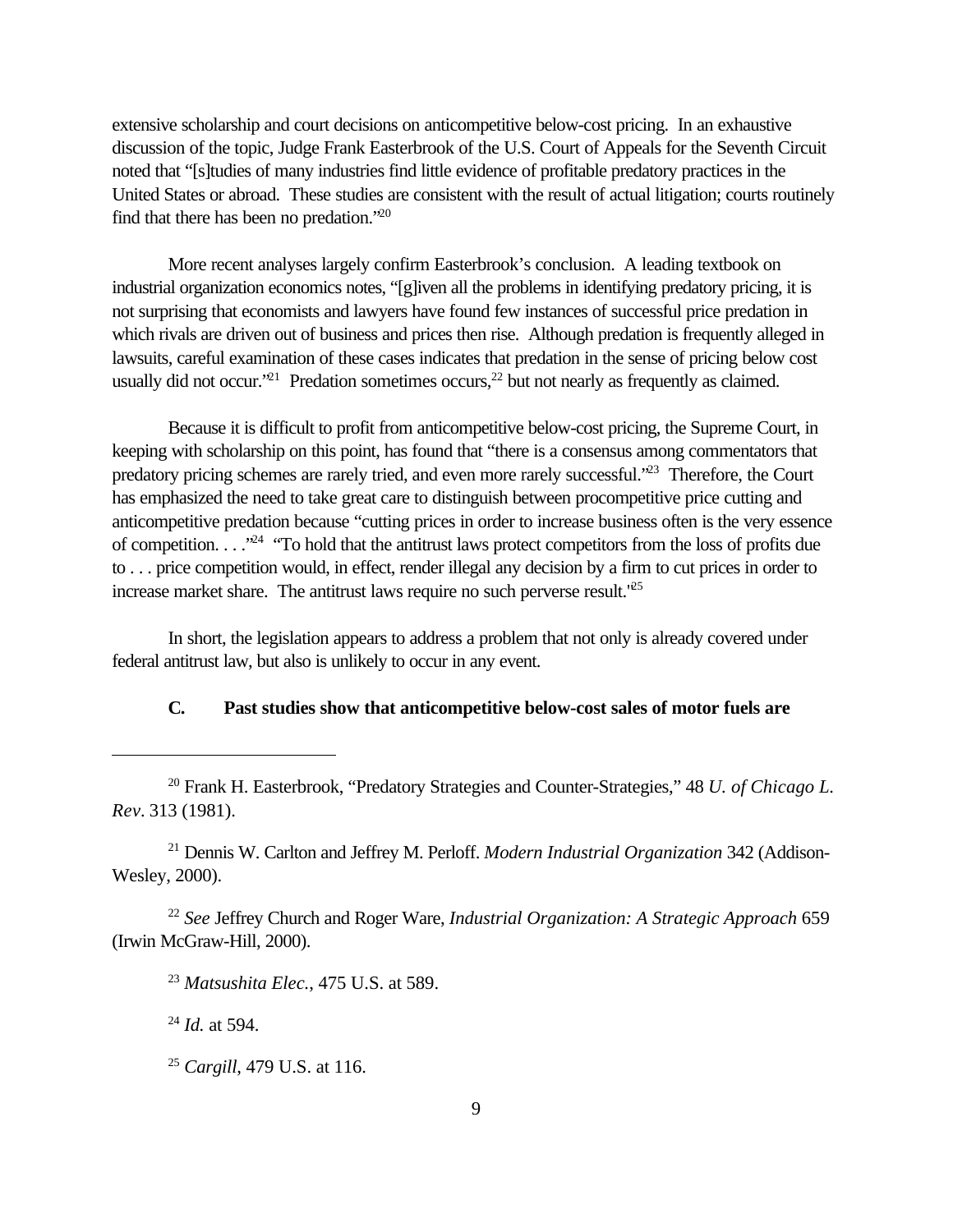## **especially unlikely.**

A series of studies suggests that anticompetitive below-cost pricing is especially unlikely in gasoline retailing. Laws to prevent anticompetitive below-cost pricing of motor fuels have been debated extensively during the past two decades. The issue originally arose in the 1980s, when various parties expressed concern that major oil companies were selling gasoline below cost in order to drive independent stations out of business. Numerous states considered enacting legislation similar to the MFMPA. The U.S. Department of Energy (USDOE) conducted a comprehensive investigation of predatory pricing allegations in gasoline markets.

In 1984, USDOE released a final report to Congress examining whether vertically integrated refiners were "subsidizing" their retail gasoline operations in a way that might be predatory or anticompetitive. The study was based on an extensive study of pricing data and internal oil company documents subpoenaed by the USDOE. USDOE found that there was no evidence of predation or anticompetitive subsidization. The agency concluded that increased pressures on gasoline retailers were not caused by anticompetitive behavior on the part of the major oil companies. Rather, the decline in the overall number of retail outlets and the intensification of competition among gasoline marketers were attributable to decreased consumer demand for gasoline in some areas and a continuing trend toward the use of more efficient, higher-volume retail outlets.<sup>26</sup>

Since 1996, the Commission has investigated the pricing practices of virtually every major oil company, and Commission staff have found no convincing evidence of predatory pricing in the retail gasoline market. In several recent investigations, the FTC has expressed concern about unduly high concentration levels in certain gasoline markets. In these cases, however, the Commission was concerned that concentration, among other things, could lead to *higher*, not predatory (lower), gasoline prices.

Several states have also conducted their own studies. In 1987, a Joint Legislative Study Committee created by the Arizona legislature recommended that no new legislation be enacted to restrict the pricing of motor fuels in Arizona. "The marketplace for petroleum products is very competitive in Arizona," the committee concluded.<sup>27</sup>

In 1986, the Washington State Attorney General initiated a study of motor fuel pricing to determine whether refiners were engaged in anticompetitive subsidization of company-owned service

 $27$  Final Report to the Arizona Joint Legislative Study Committee on Petroleum Pricing and Marketing Practices and Producer Retail Divorcement 35 (Dec. 1988).

<sup>26</sup> USDOE, *Deregulated Gasoline Marketing: Consequences for Competition, Competitors, and Consumers* (March 1984); USDOE, *Final Report: The State of Competition in Gasoline Marketing* (1981).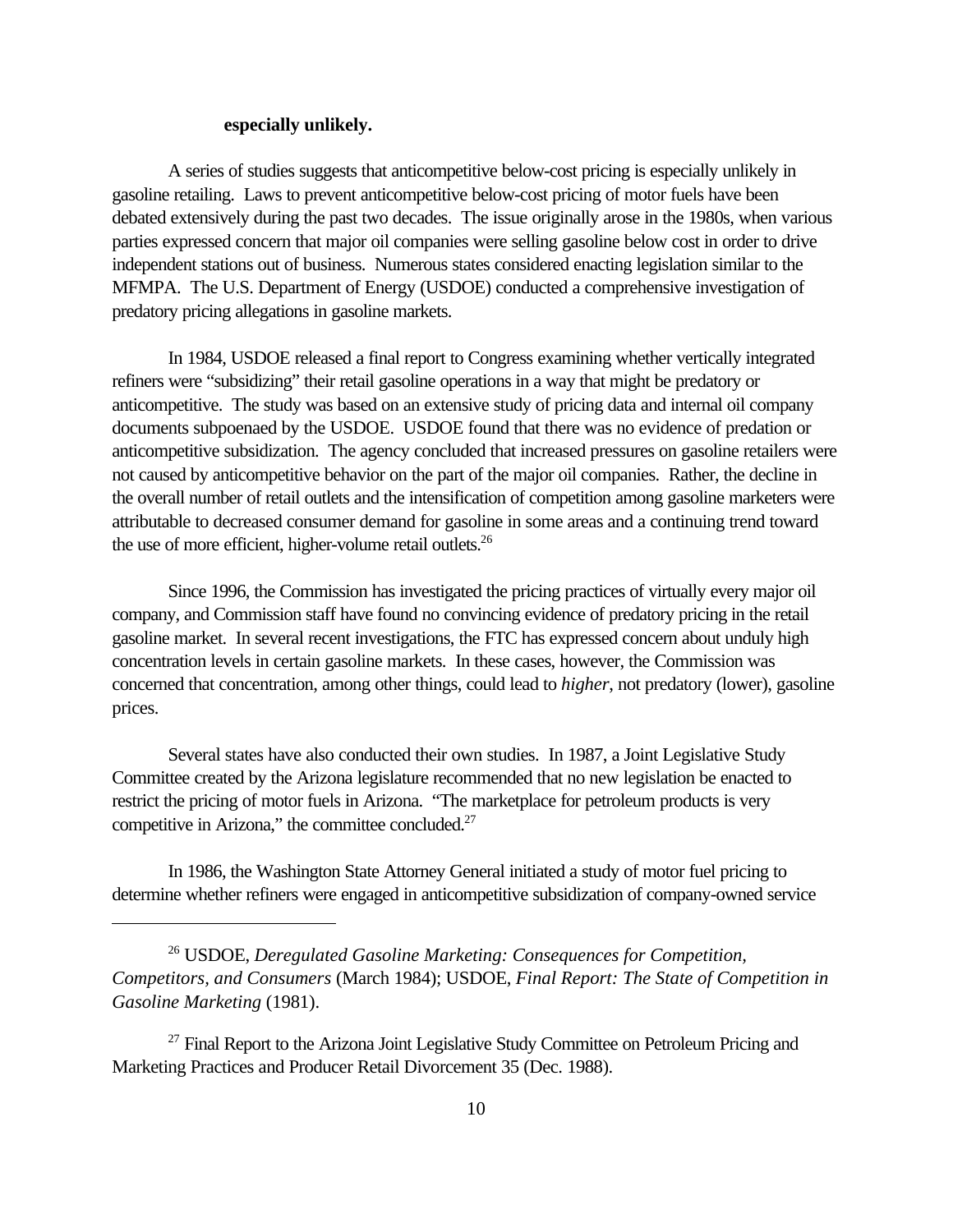stations. Information was gathered on the practices of all eight of the major companies in Washington for a three-year sample period. The Washington study found that lessee-dealers paid essentially the same prices as company-owned stations more than 99 percent of the time.<sup>28</sup>

More recently, the Commonwealth of Pennsylvania conducted a study examining a variety of proposals for legislation affecting retail gasoline sales in the state. The report extensively analyzed "sales below cost" laws and declined to recommend that Pennsylvania enact one. In fact, the Pennsylvania study raised significant doubts about the theory that gasoline retailers were engaging in anticompetitive below-cost pricing, and it warned that a "sales below cost" law might harm consumers more than it would help them:

Unfortunately, such laws may serve to deter, rather than enhance, competition. The reason for such deterrence is that it may open up firms who engage in low, but non-predatory, pricing to litigation. Seeing the threat of litigation, such firms may change strategy and charge consumers higher prices.<sup>29</sup>

Competitors will, of course, sometimes complain that the competition charges prices that are too low. Competitors have an incentive to do so if they believe such complaints will lead to legislation that will allow them to charge higher prices. Thus far, no systematic study has produced evidence that predatory pricing is likely to be a significant problem in retail gasoline markets.

# **D. If enforced vigorously, the legislation could harm consumers by increasing the price of motor fuels.**

As noted above, anticompetitive price-cutting is already illegal under federal antitrust laws. We believe that this legislation could outlaw more types of pricing behavior than federal antitrust laws do, and therefore it runs the risk of penalizing procompetitive price-cutting that benefits consumers.

During the past two decades, a growing body of empirical economic research has assessed the impact of state "sales below cost" laws on retail gasoline prices. Most studies find these laws raise gasoline prices or leave them unchanged. Some suggest that the laws raise retail gasoline prices by one

<sup>&</sup>lt;sup>28</sup> Final Report to the Washington State Legislature on the Attorney General's Investigation of Retail Gasoline Marketing 14 (Aug. 12, 1987).

<sup>29</sup> Commonwealth of Pennsylvania, Legislative Budget and Finance Committee, *Factors Affecting Motor Fuel Prices and the Competitiveness of PA's Motor Fuels Market* 35 (Oct. 2000).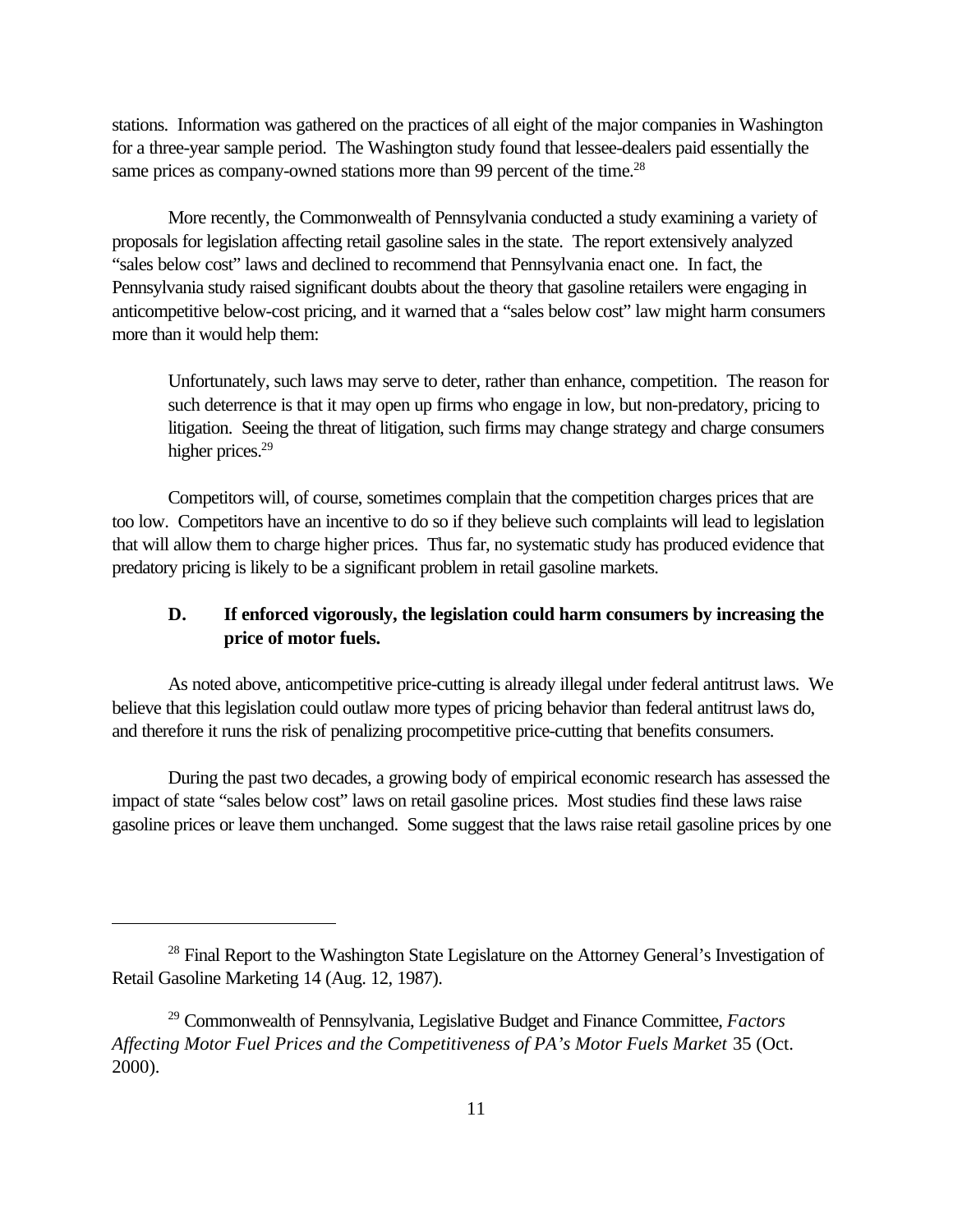or two cents per gallon.<sup>30</sup> One study currently in draft form finds that these laws increase gasoline prices initially and lower them in subsequent years, but it is not clear whether these findings meet economists' customary standards for statistical significance.<sup>31</sup> Many of the studies suffer from methodological problems that make it unclear whether they are measuring the impact of sales below cost laws or something else. The most carefully-controlled study, conducted by a senior economist in the FTC's Bureau of Economics, found that the laws had no effect on retail prices.<sup>32</sup>

The most likely explanation for these varied findings is that such laws are often difficult to enforce or are enforced unevenly. Therefore, it is possible that the mere existence of such a law has a limited effect on retail gasoline prices. Vigorous and sustained enforcement, however, could lead to a significant chilling effect on competition that might increase retail gasoline prices.

## **III. Analysis of the Amendment to Section 119-a of the General Business Law.**

The Amendment to Section 199-a of the General Business Law would make it unlawful for a crude oil producer or refiner to compete directly with its own franchised dealers. A producer or refiner-owned or managed dealer will be considered directly competing with a franchised dealer when the former is located within one and one-half miles of the latter in counties with population in excess of 900,000; and two miles in all other counties. The provision will automatically expire three years after its effective date.

In its seminal case examining the potential competitive effects arising from relationships between a supplier and its dealers, the Supreme Court observed that "[i]nterbrand competition [as opposed to intrabrand competition] . . . is the primary concern of antitrust law."<sup>33</sup> In *Sylvania*, the Court recognized that assessing the overall competitive impact of actions that adversely affect intrabrand

<sup>31</sup> M. Skidmore and J. Peltier, "Do Motor Fuel Sales-Below-Cost Laws Enhance Competition and Lower Prices?," unpublished manuscript, University of Wisconsin-Whitewater.

<sup>32</sup>*See* Michael G. Vita, "Regulatory Restrictions on Vertical Integration and Control: The Competitive Impact of Gasoline Divorcement Policies," 18 *J. of Reg. Econ.* 217 (2000).

<sup>33</sup> *Continental TV, Inc., v. GTE Sylvania, Inc.*, 433 U.S. 36, 52 n.19 (1977).

<sup>30</sup> *See, e.g.*, R. Anderson and R. Johnson, "Antitrust and Sales-Below-Cost Laws: The Case of Retail Gasoline," *14 Rev. of Ind. Org.* 189 (1999); R. Fenili and W. Lane, "Thou Shalt Not Cut Prices! Sales-Below-Cost Laws for Gas Stations," 9 *Regulation* 31; J. Brannon and F. Kelly, "Pumping Up Prices in Wisconsin: The Effects of the Unfair Sales Act on Retail Gasoline Prices in Wisconsin," 12:7 Wisconsin Policy Research Institute Report (Oct. 1999).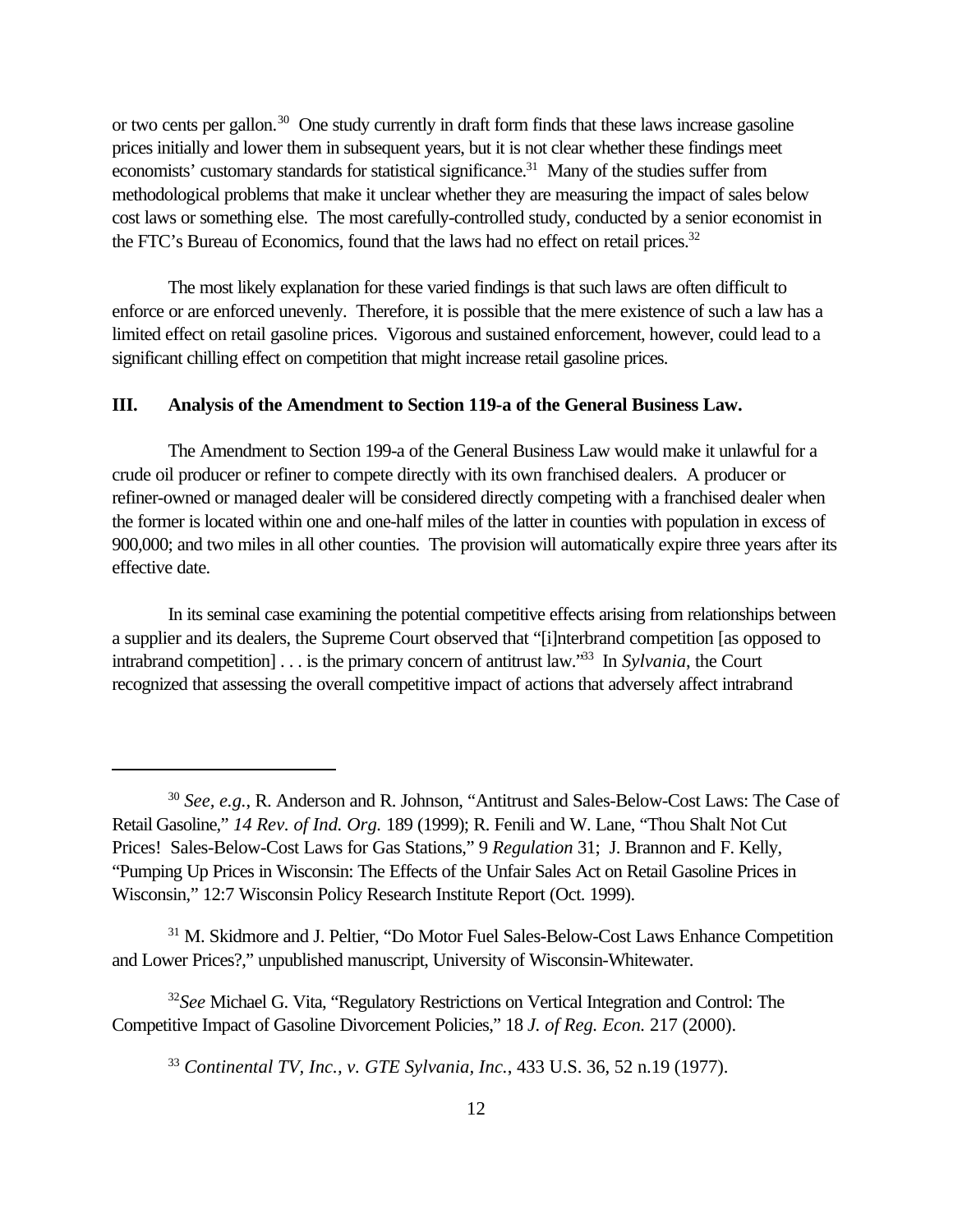competition are complex, because such actions can simultaneously stimulate interbrand competition.<sup>34</sup> For this reason, the Court held that in deciding the lawfulness of supplier policies affecting intrabrand competiton, courts should apply a "rule of reason" which weighs the procompetitive effects of an act against the competitive harm, if any.<sup>35</sup>

In so holding, the Court noted that "[t]he degree of intrabrand competition is wholly independent of the level of interbrand competition confronting the manufacturer. . . . But when interbrand competition exists, . . . it provides a significant check on the exploitation of intrabrand market power. . . ."<sup>36</sup> The Court further took note of and relied on the fact that "[e]conomists also have argued that manufacturers have an economic interest in maintaining as much intrabrand competition as is consistent with the efficient distribution of their products."<sup>37</sup> In addition, "[m]arketing efficiency is not the only legitimate reason for a manufacturer's desire to exert control over the manner in which his products are sold and serviced. As a result of statutory and common-law developments, society increasingly demands that manufacturers assume direct responsibility for the safety and quality of their products."<sup>38</sup>

In light of *Sylvania*, the federal courts and the enforcement agencies show considerable deference to business strategies that affect the degree and nature of intrabrand competition. Such strategies are typically efficiency-enhancing. Only when such strategies are a mere guise for horizontal collusion among manufacturers or dealers – thus adversely affecting interbrand competition – are the anticompetitive effects generally likely to outweigh procompetitive effects.

We believe therefore that state statutes that attempt to regulate intrabrand competition risk producing consequences detrimental to consumers. These laws raise costs by forcing continued use of potentially inefficient or outmoded distribution arrangements and limit the ability of manufacturers to find the most effective means to compete across brands. Economic studies, moreover, strongly support this conclusion.

In particular, economic studies of laws limiting refiners' ability to open new or maintain ownership of existing retail gasoline stations have found that these distribution restrictions have the tendency to raise prices and reduce investment in retailing assets. Some such laws completely prohibit

- <sup>35</sup> *Id.* at 59.
- <sup>36</sup> *Id.* at 52 n.19.
- <sup>37</sup> *Id.* at 56.

<sup>38</sup> *Id.* at 55 n.23.

<sup>34</sup> *Id.* at 51.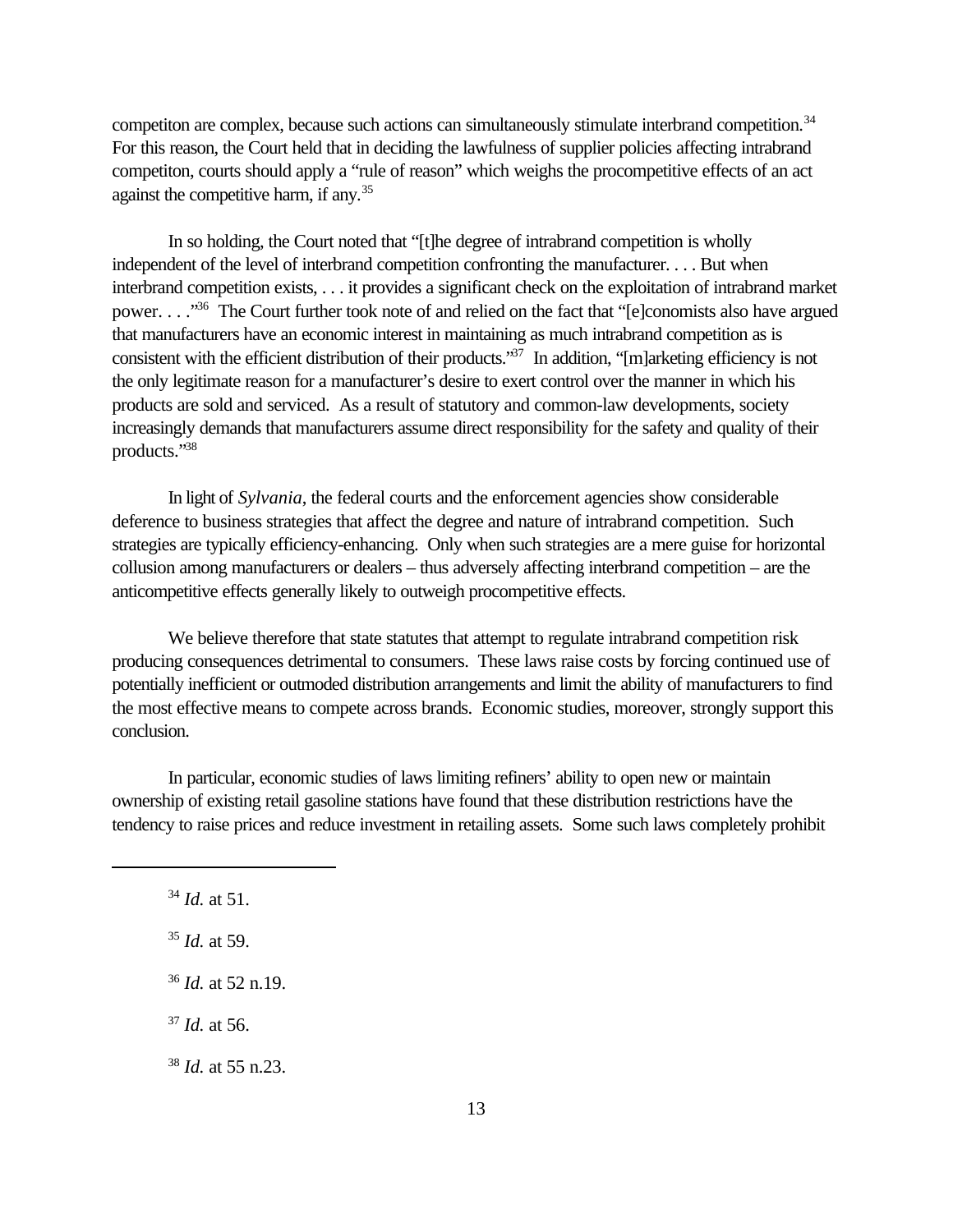refiners from owning any retail outlets; others, like the Amendment to Section 119-a, are "partial" in the sense that they prohibit refiners from establishing new retail outlets within a certain distance of existing branded dealers. Economic research consistently shows that both types of laws harm consumers:

- C A National Bureau of Economic Research study found that company-operated stations can be the most efficient form of management for high volume, low service gasoline stations. This suggests that incentives for investment in retailing assets will be reduced in states with restrictive legislation.<sup>39</sup>
- A time series study showed that forced divestiture of refiner-owned stations in Maryland raised self-service prices by 1.4 to 1.7 cents and full service prices by 5 to 7 cents per gallon at stations that were formerly company-operated. Furthermore, these stations reduced their operations by nine hours per week. Other stations in the locale of the divested stations also raised prices.<sup>40</sup>
- A cross-sectional study by an FTC senior economist estimated that statutes prohibiting or limiting refiners from owning retail gasoline stations raised retail gasoline prices by 2.6 cents per gallon compared to states without this legislation.<sup>41</sup> That figure is best interpreted as an average effect for several types of statutes. Some statutes forced refiners to divest stations, while others "grandfathered" existing stations. Different statutes had been in effect for different lengths of time, and it is likely that the older statutes have more significant effects, since they prevent refiners from opening new stations in response to demographic shifts. This study suggests that states sacrifice efficiencies and increase retail gasoline prices when they curtail refiners' ability to open or operate retail outlets.<sup>42</sup>

Based on these studies, we conclude that ultimately the Amendment to Section 119-a likely would increase costs and raise retail gasoline prices in New York.

<sup>40</sup> J.M. Barron and J.R. Umbeck, "The Effect of Differenct Contractual Arrangements: the Case of Retail Gasoline Market," 37 *Journal of Law and Economics 313 (1984).*

<sup>41</sup> See Vita, *supra* note 32.

 $42$  Vita concluded that legislation prohibiting or limiting refiners from owning retail gas stations increased gasoline prices by 2.6 cents per gallon and reduced consumer welfare by approximately \$112 million annually in the six states that have such legislation.

<sup>&</sup>lt;sup>39</sup> A.A. Blass and D.W. Carlton, "The Choice of Organization Form in Gasoline Retailing and the Costs of Laws Limiting that Choice," NBER Working Paper #7435 (1999).